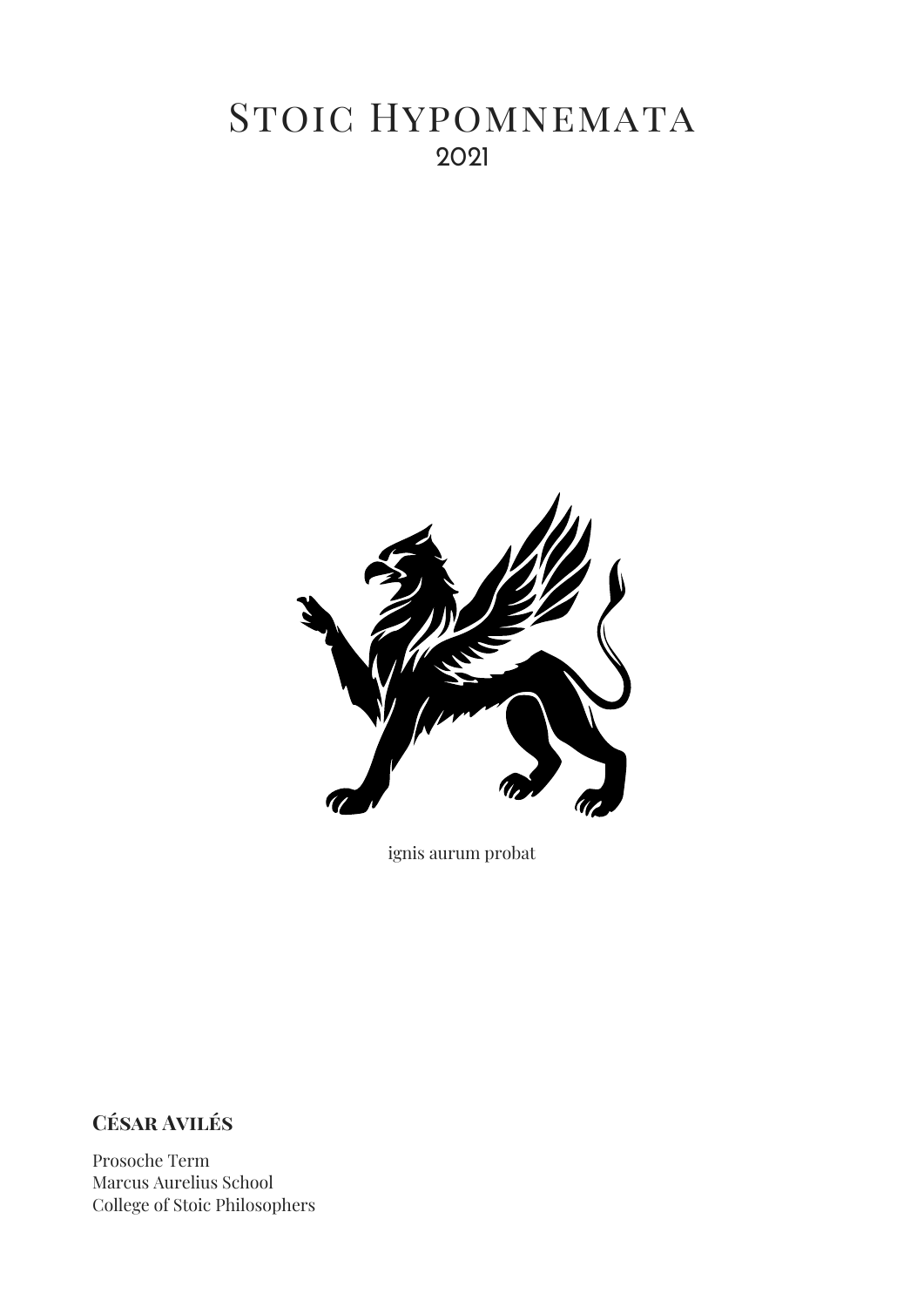These *hypomnemata* were written as I was a student of the Marcus Aurelius School in 2020. They were edited and compiled in February 2021.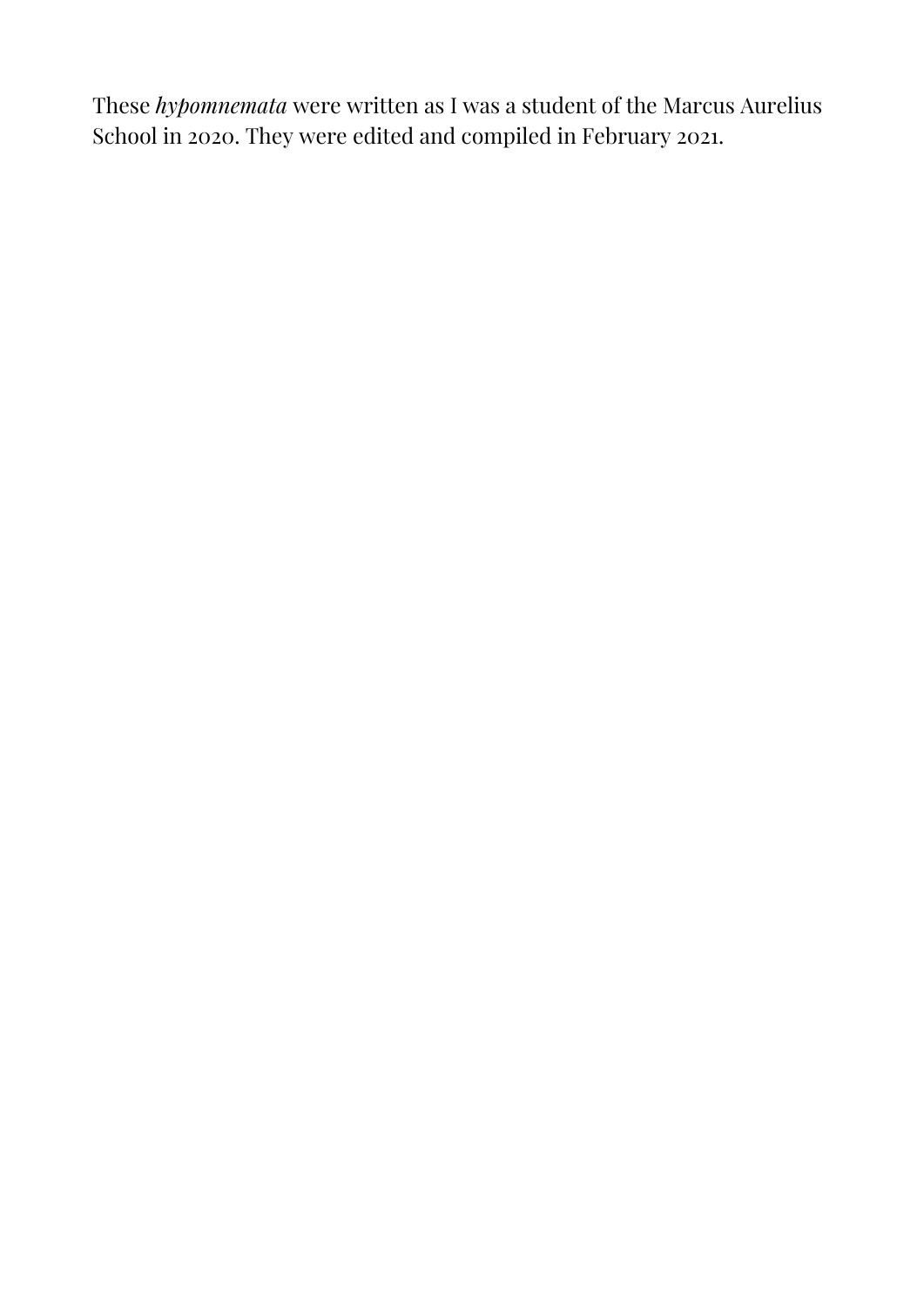## **1. Awake at Ungodly Hours**

My body is half-dead. My muscles shut down so I don't live out my dreams. My brain gets ready for cleansing. Deep asleep, I hear a siren far away. I'm not sure it's real. Perhaps I'm dreaming. The alarming noise gets closer and louder. Now it's very loud. I struggle to open my eyes and stop my nightmare. My body is paralyzed. Then she slaps my butt.

Next month we'll have our 10th anniversary. We don't need many words at this point, a slap in the butt from my wife carries a ton of meaning, much like a sayable. The slap means *it's my turn*, it also means the siren is not a nightmare but very, very real. It's my twoyear-old daughter! And she feels lonely.

*I'm up*, I mutter. But my legs don't want to move, I have to drag them. I force my body to leave that sweet paralysis while lamenting each step I take.

Amalia calms down quickly. She only needs to know I'm there. She grabs my finger and makes sure I don't leave. She's fine now. I'm awake now. With nothing to do, I start thinking about sleep. It's been my obsession for the past 2 years. I read extensively about sleep because I want to perform at a high level during the day. I'm imagining my daughter's brain cleansing itself from bad toxins. My wife's brain is cleansing out beautifully as well. My four-year-old son's mood is been regulated and all of them will feel like a fresh piece of lettuce in the morning. I probably won't enjoy that freshness. It will take some time before I can fall back asleep if I do at all.

Fully awake now I think about Enchiridion 25. Something like the host of a party may sell tickets for flattery and attention. Epictetus' point I think is that everything costs something. Perhaps waking up at this ungodly hours is the price I have to pay for having healthy kids. It may be the price I pay so my wife can have a good day and carries on her mission. It's the price I pay so my daughter doesn't feel alone. It's the price I pay for the privilege of raising a family.

My sister would pay thousands of dollars for the opportunity to wake up at ungodly hours and attend to her own cranky baby. I ordered Amalia on storkbabies.com and got her, but my sister wasn't that lucky. Her order was rejected by Fate with a note that said *not now*. Seeing my situation from her perspective, I realize how lucky I am to have gotten my order. I now WANT to pay this price. For the first time (since the siren incident), I smile. Then remember Epictetus olympic pep-talk.

*"And whatever you encounter that is painful or pleasant or popular or unpopular, keep in mind that now is the contest, and here right now are the Olympic games, and that postponement is no longer an option, and that your progress is saved or ruined by a single day and a single action."*(Enchiridion 51)

Right now, at this ungodly hour, it's time to prove I not only know my theory—it's time to act like a Stoic.

# **2. Thirst for Knowledge or Thirst for Buying?**

As a teenager, I would have cringed at the thought of having to read a book. Today, I love books more than most things. At any given time, there might be 3 or 4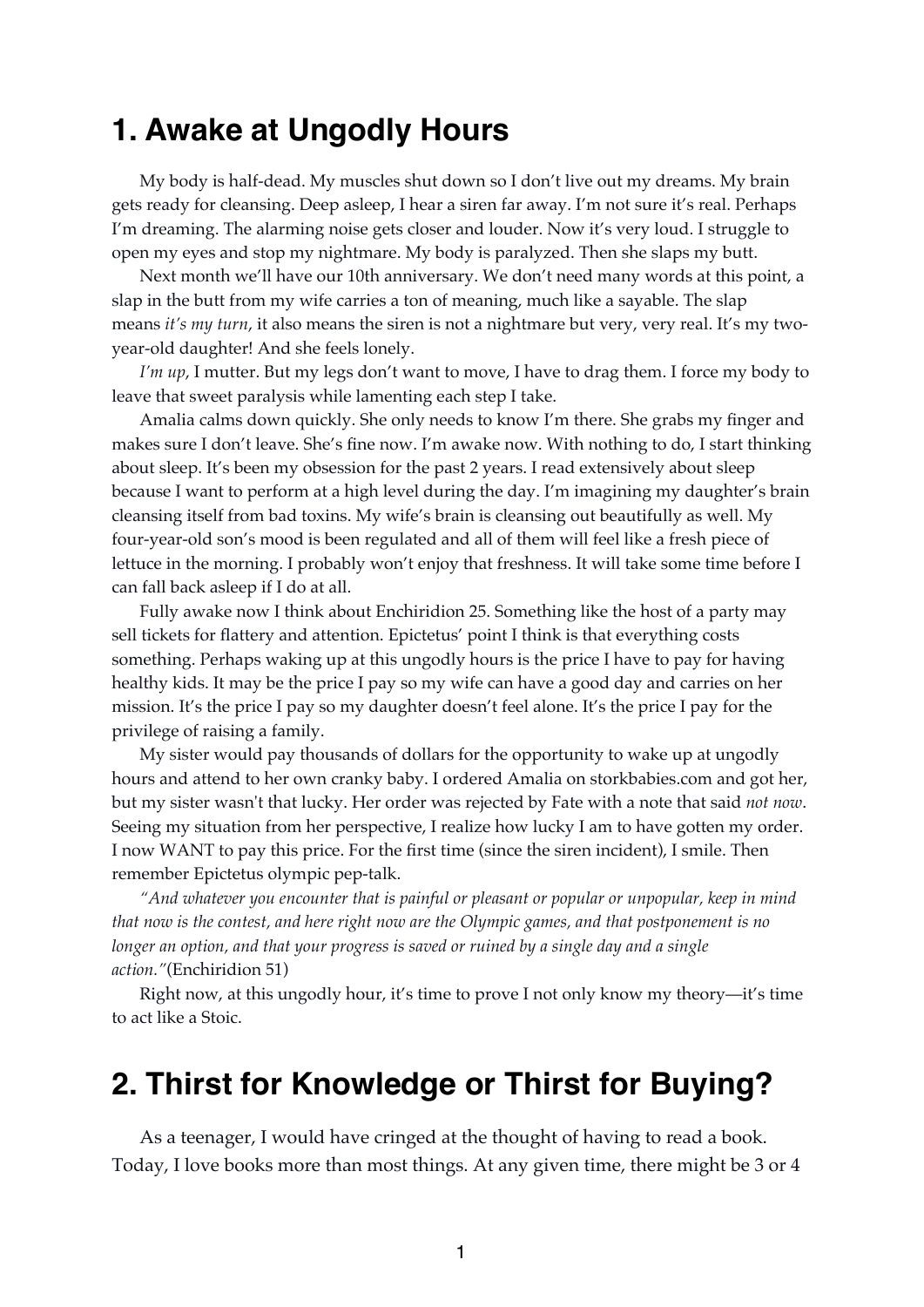on my desk. I have plenty of books I haven't read yet. Nevertheless, I often want to buy more. My excuse is that to become a better Stoic; I need to *know* more. It's a false judgment. The truth is: I buy a book in part because of how *buying* feels. Since I have formed a habit of assenting to the impression that I need new books, I no longer take time to examine the impression. I skip the assent stage because my belief (that books are good and I "need" them) supports the irrational impulse to buy. Often when I realize I have assented to a false impression, I'm already in the middle of buying. It's hard to stop then. My behavior reminds me of Chrysippus' running metaphor.

*"If our judgment is clouded by passion, however, the rational faculty is weakened and a reasonable response is more difficult. We do things and say things that can often be regrettable. On this subject, Chrysippus compared a man who was walking with one who was running down a hill. The walking man could check himself at any moment and stop. The man running down the hill was like a man in the throws of passion, and it was only with great difficulty that such a man could check himself and come to a halt."* <sup>1</sup>

I don't learn when I buy a book. I learn when I spend time with single ideas. At some point, I should leave my books behind and put into practice what I learned.

Musonius said: *"Suppose there are two musicians. One understands musical theory and talks about it most fluently, but is not able to sing or to play the cithara or lyre. The other is ignorant of theory, but plays the cithara and lyre well and can sing. Which one would you want as a performer? Which one would you want as music teacher for a child ignorant of music?" He answered, "The one who is able to perform."* <sup>2</sup>

The following passages inspired this hypomnemata:

"Forget your thirst for books; so that when your end comes you may not murmur, but meet it with a good grace and with unfeigned gratitude in your heart to the gods."<sup>3</sup>

"You must stay with a limited number of writers and be fed by them if you mean to derive anything that will dwell reliably with you. One who is everywhere is nowhere.  $4\pi$ 

<sup>1</sup> Wiegardt, E. (2004). *Path of the Sage* [Kindle Paperwhite version]. Retrieved from amazon.com

<sup>2</sup> Rufus, Musonius, Cynthia Ann Kent King, and William Braxton Irvine. In *Musonius Rufus: Lectures & Sayings*, 34. United States: Createspace, 2011.

<sup>3</sup> Aurelius, Marcus, and Maxwell Staniforth. "Book Two." In Meditations, 45–46. Harmondsworth, England: Penguin Books, 1964.

<sup>4</sup> Séneca Lucio Anneo, Margaret Graver, and A. A. Long. "Letter 2." Essay. In *Letters on Ethics: to Lucilius*, 26–26. Chicago, IL: The University of Chicago Press, 2015.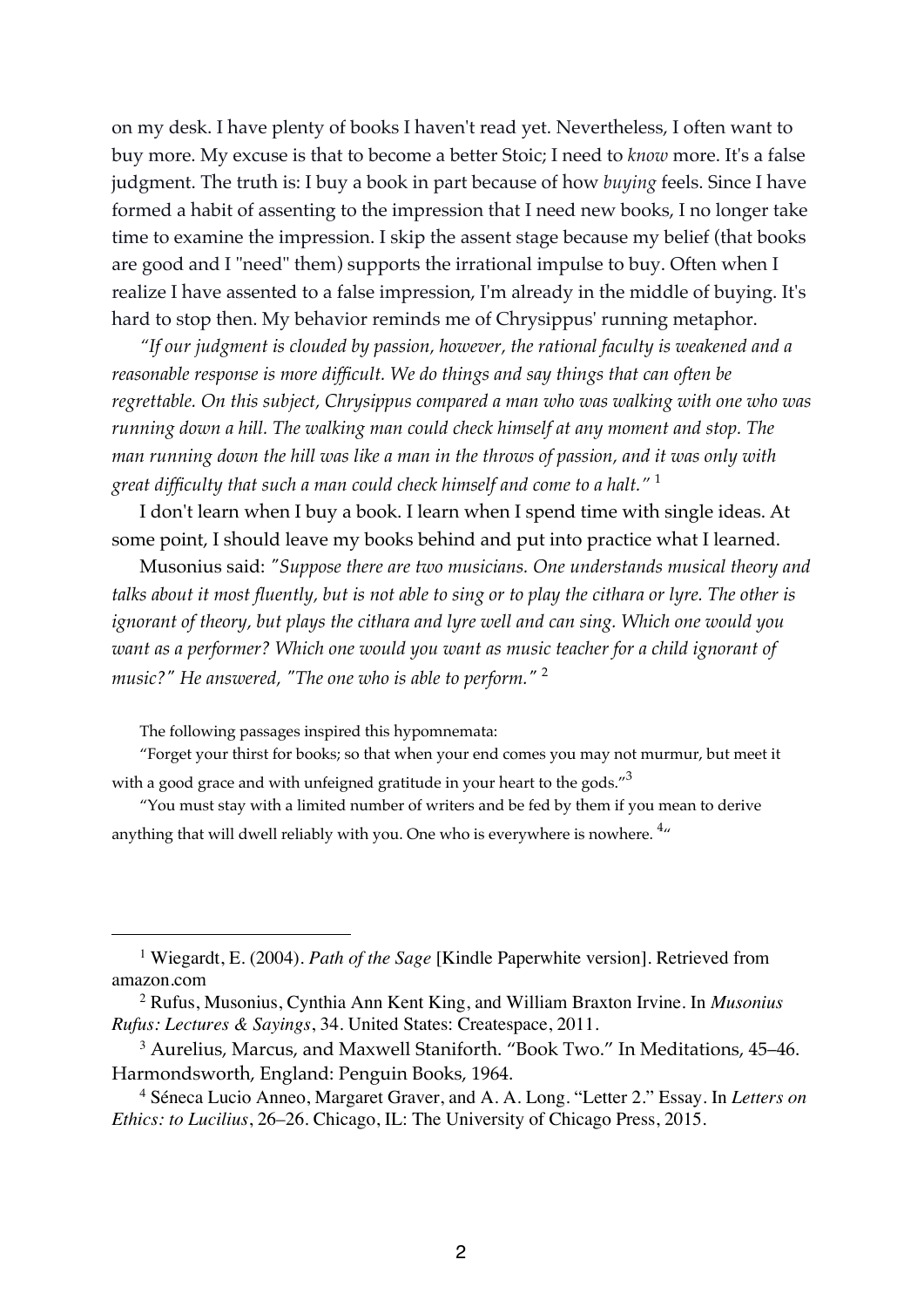# **3. I am Four Personae**

This *hypomnemata* was inspired by Cicero's On Duties 1.107-115

Cicero makes reference to four "personae," roles or morally relevant descriptions. They are the universal; the individual; the accidental or situational; and the self-chosen.

I pause to see my roles. I listen to my soul. I study Fate at work. I know what I control.

I walk and notice All. I'm made of rhythmic bones. I hug uncertainty. I nudge the sage in me.

I see and miss Nature. I teach "right" behavior. I disagree with Fate. I see an amateur.

I count my shy footprints. I have duty in me. I miss color in life. I find it in what's mine.

I fill my lungs with air. I exhale tuneful airs. I see my kids down sick. I recall they were fit.

I'm one with all the things. I see purpose in being. I fill joy when I wish. I'm cautious not to miss.

I'm looking from above. I am myself the whole. I am one point in time. I'm destined to evolve.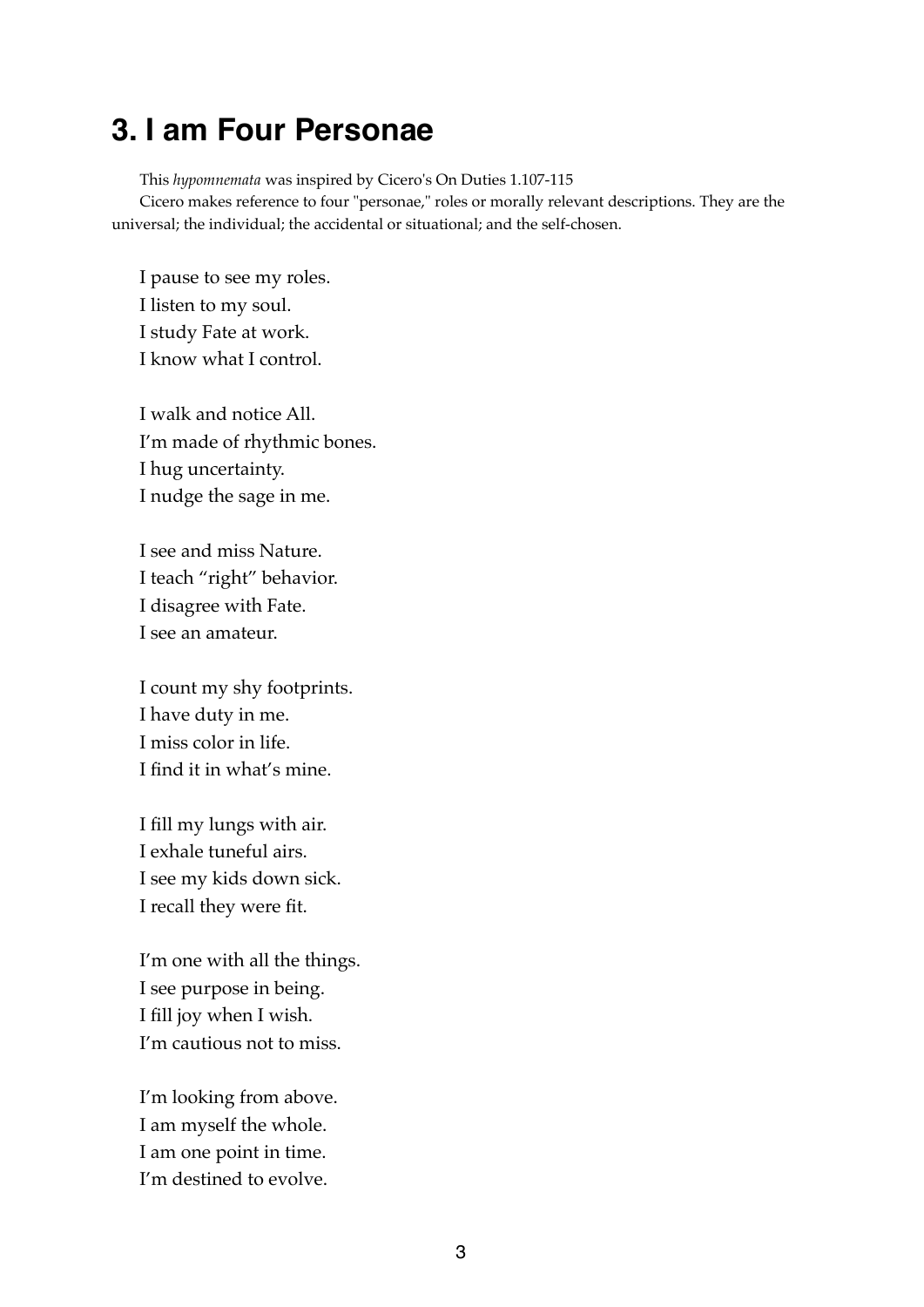### **4. True Vocation**

My wife has a friend who volunteers to raise other women's babies when they can't (or don't want to) keep them. This woman has four kids herself, and five months ago, she welcomed a foreign newborn to the gang. Why go through all that? Why not chase preferred indifferents instead?

We *are* All, the Whole, the Cosmos. It sure looks like we are separate entities, but after connecting the dots, it is possible to see how everything contributes to a bigger organism. Delving further into Stoic physics makes it possible to assimilate the interaction between All—each body playing its individual role, each body fulfilling a purpose. And that purpose is inevitably connected to the rest of the body. The evolution of each body must then be analogous to the evolution of the Whole.

We can *choose* to prioritize the health of the Whole and work for the cosmopolis. Or we can decide to chase preferred indifferents that benefit us only. Yet when we Stoics decide to prioritize All, we choose to maximize the impact of our actions. We do so because we believe with Heraclitus that we are all One. Choosing to extend one's *oikeiōsis* to include the Whole is challenging. Nonetheless, logic validates this as right action.

My wife's friend is doing a fantastic job, consciously, or intuitively. She is a better cosmopolitan than me, even though she may have never heard of Stoicism. I'm not feeling bad about it. Knowing people like her inspires me to make an equal contribution. It may be years before I have the maturity to accomplish a similar feat. But I'm in no rush; I'm awake now. It's great to be awake.

# **5. Angry at the Wagon of Fate**

The other day I went on a bike tour with my kids to the forest. We recently bought a bike with a wagon that my kids love; they sing and laugh while I pedal them around. I am not much of an explorer (not with kids anyway) and always stick to the trails I know. However, the trail that leads home was blocked due to construction. So I decided to take a new trail I believed could get us home. My kids were hungry, and I felt rushed to get home. Then a flat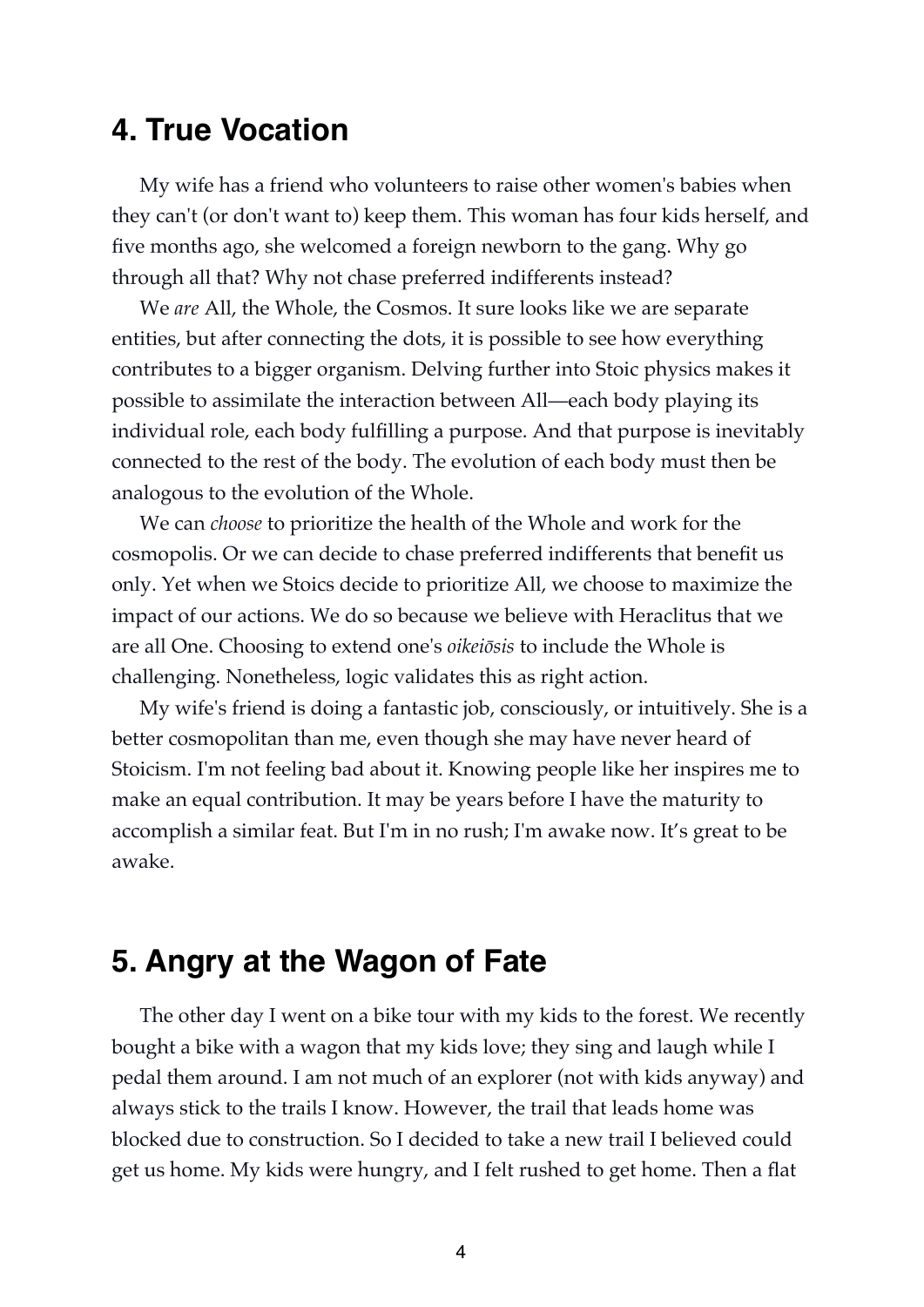tire.

I didn't want that challenge. After about an hour of struggling to fix the tire, I led us to the main street and managed to get us home. However, that extra hour is one I will not easily forget. I got angry when my kids asked me what I was going to do about it. As I tried to solve the problem, my oldest son (4 years old) kept asking why?"Why a flat tire? Why don't you know how to fix it? Why can we not eat now? Why! Why! Why!

I was not a Stoic. But I observed myself not being a Stoic—as if watching myself on a T.V. show— and still didn't have the guts, willpower, or experience to assent to the truth. The truth is that my situation was only an inconvenient incident and nothing evil. Once I got home, I couldn't believe I acted unStoic. To counter my irrational actions, I came up with a plan.

*"Initiation is more than the reception of doctrines, it is at root a personal experience leading to an inner change."* <sup>5</sup>

I will see the events in the forest as my initiation. My forest experience can serve as a revelation or discovery, an event I *can* be grateful for. Having failed caused me to assent to more adequate impressions the entire week.

*"Only the philosopher grasps the ultimate idea-realities and is thereby 'alone [among men] truly perfect'. The sight of the idea-realities forms the 'highest form of initiation'. This state is described as eudaimonia and is further characterized as 'standing above human concerns' and as 'being travel-companion of a god' and 'drawing close to the divine'."* <sup>6</sup>

Noticing my failure was the beginning of making a positive change. I am counting this event as my initiation because it was a form of awakening. I'm on the path to continue aiming toward right action and gladly accept, next time, my Fate and the will of Universal Nature.

<sup>5</sup> Jedan, C. (2012). Initiation Chapter 9. In *Stoic Virtues Chrysippus and the Religious Character of Stoic Ethics* (p. 109). London: Bloomsbury Publishing Plc.

<sup>6</sup> Jedan, C. (2012). Chapter 10 Virtue and Happiness. In *Stoic Virtues Chrysippus and the Religious Character of Stoic Ethics* (p. 110). London: Bloomsbury Publishing Plc.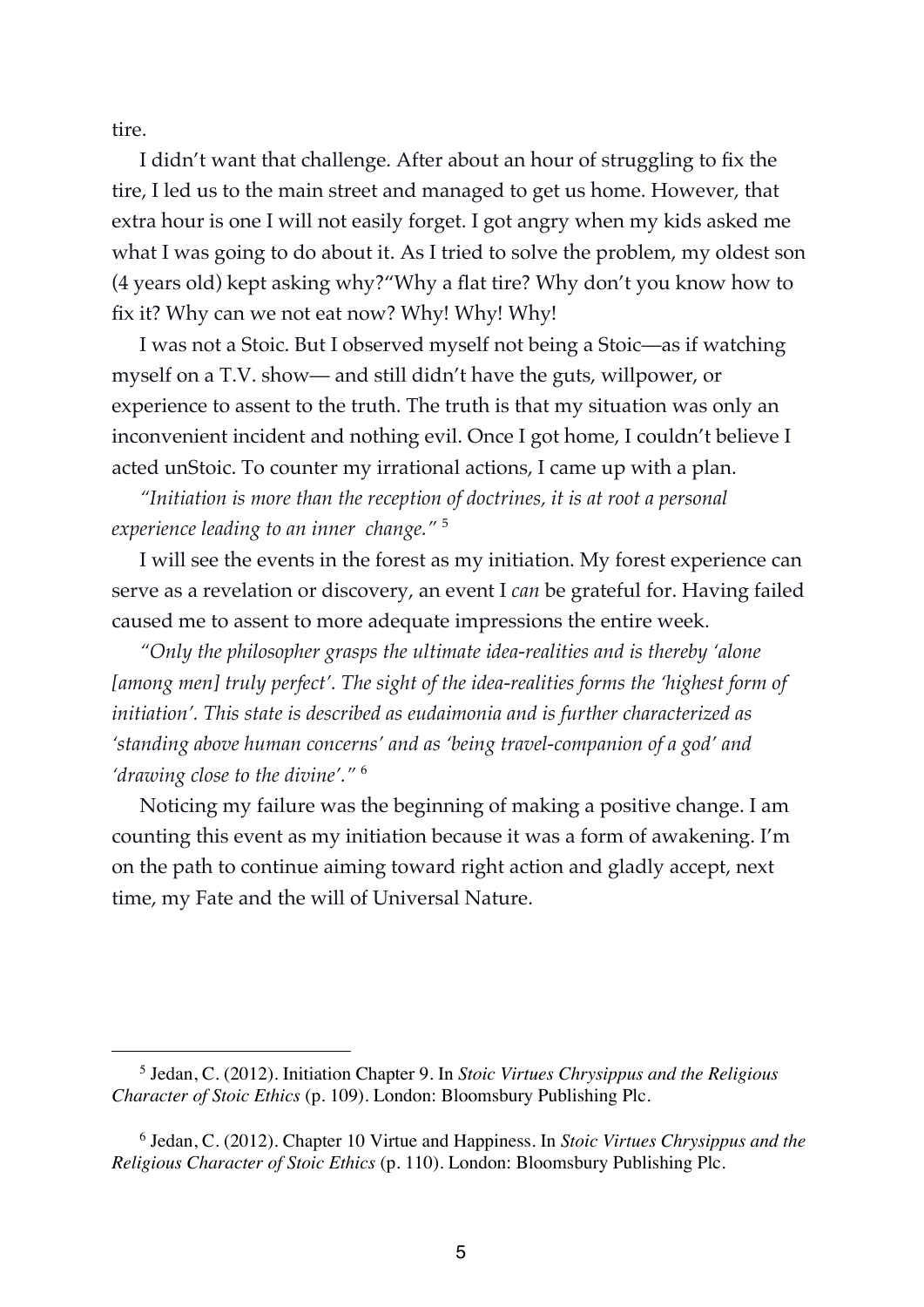# **6. Clean Streets Matter and Don't Matter**

There's a narrow bridge two blocks from my house that pedestrians and drivers use as a shortcut. I use it to get home. One day, I noticed an old lady heaping up fallen leaves by the bridge. I kept seeing her, always busy at work with her rake. Another day, I was crossing the bridge and caught her without her rake. The street by the bridge was perfectly clean, and I wondered what she was up to. I slowed down to a walking pace and watched through my rearview mirror, intrigued. It turned out, the street was *not* perfectly clean; three or four leaves dared touch the floor.

*"Man's heart is restless unless he has found, and fulfilled, meaning and purpose in life. It is characteristically human to find this meaning by reaching out for something other than itself"*<sup>7</sup>

Is the old lady heaping up leaves for the sake of the community so that we can enjoy a clean bridge? Is that her purpose in life? I don't know. But as I write this, I am looking at one of my favorite pictures of Earth taken by the Cassini spacecraft. While Cassini studied the planet Saturn, scientists pointed its camera towards Earth and snapped a picture (below) worth the cost of the whole mission. Long ago, I decided this was my personal "view from above." From this far, Earth is just a blue marble; there is no difference between an old lady heaping up leaves and a young man earning a grammy award; no difference between good and bad. It's all insignificant, almost pointless, but somehow also magical and ethereal.

I don't have a conclusion for this *hypomnemata.* However, I'm learning to observe without judgment. An old lady heap up leaves; a Stoic drives by and observes her. Humans seem to be restless if they don't have a purpose. Earth looks like a marble from Saturn. Our actions may be insignificant *or* significant. Things are. Events are. Don't judge. Just watch. Observe. Take it all in. Then look at Cassini's picture one more time.

My View from Above

<sup>7</sup> Frankl, V. E. (2014). *The will to meaning: Foundations and applications of logotherapy*. New York: Plume.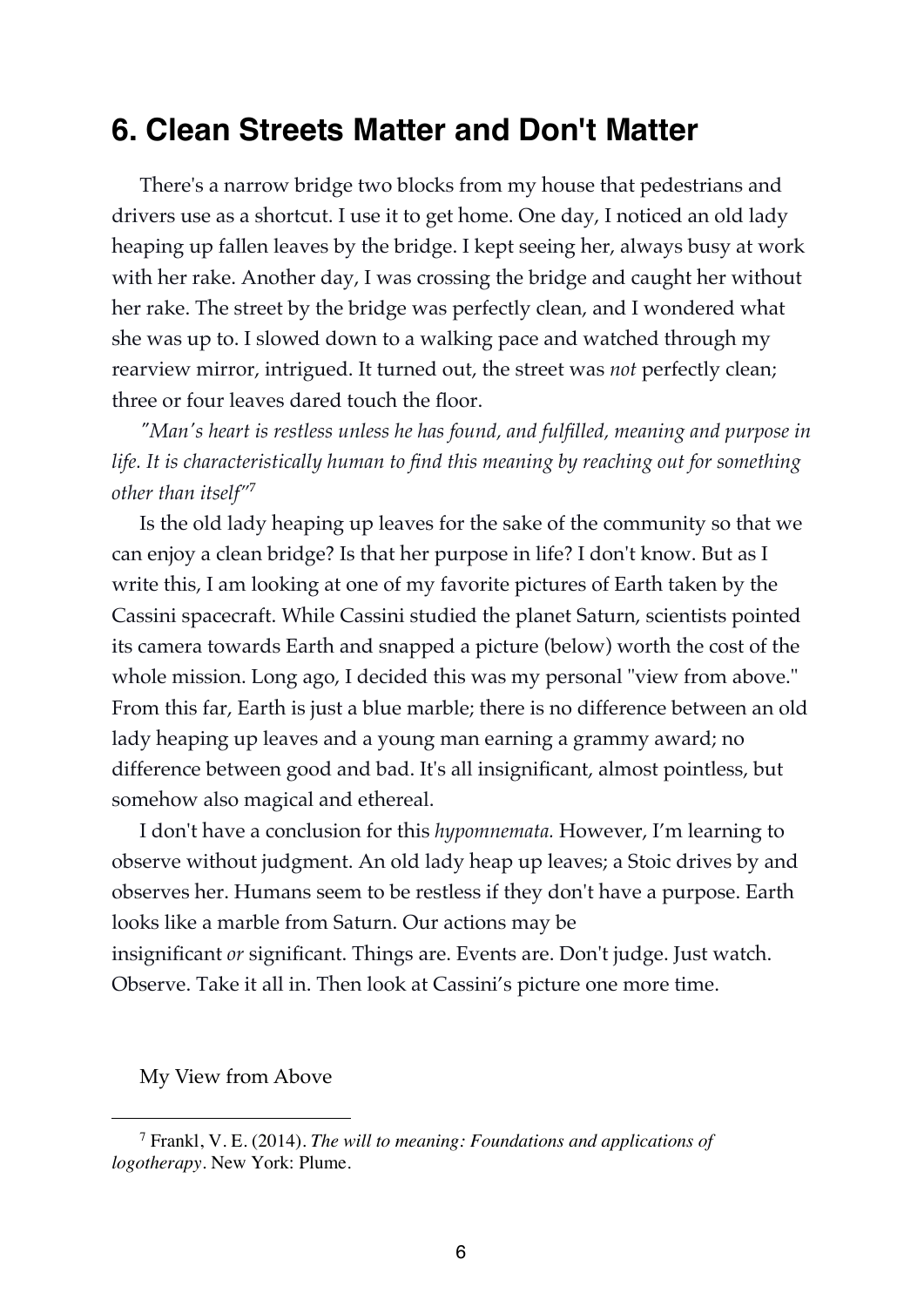

# **7. Bad luck is an opinion.**

*"No target is set up simply to be missed, and in the same way nothing that occurs in the world is bad in its own nature as such."* (Enchiridion 27)

*"What is crushing these people is not the event but their opinion about it."* (Enchiridion 16)

1.

-When I was 14, my dad spent his evenings building a new house for us. I remember hiding, so I didn't have to go with him. He knew I was hiding and started reminding me in the morning that he'd be waiting for me at a set time. My job was to hand him tools, hold things straight, clean the area, simple stuff like that. I hated it.

-I learned discipline.

### 2.

-I sat at a café years ago and wrote in my journal something I noticed: *That cashier seems thrilled doing her job.* When I went to pay for my drink, she somehow made me feel special. I wrote in my journal: I want to enjoy life like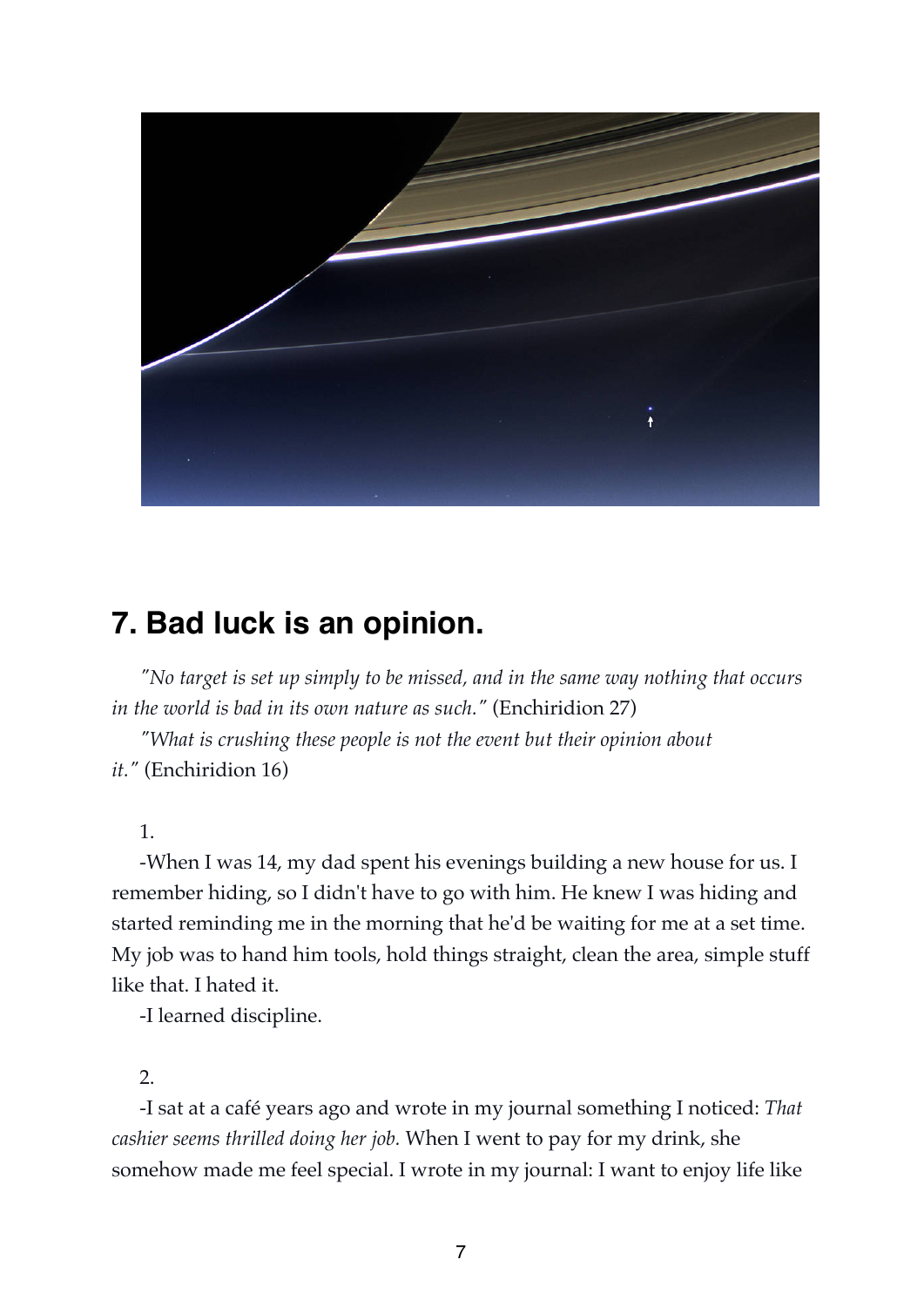her.

-I learned that it is possible to do humble work and *decide* to enjoy it.

### 3.

-One day after an audition, I locked the door of a public bathroom and sat on a dirty floor to cry my heart out. Most orchestra auditions invite dozens of players for one position. The odds of getting a job are relatively low. But this time the orchestra only invited two musicians, me and one other guy. The odds of winning would never be higher. That grey day, the other musician went home with a smile, and I blamed the gods.

-I learned about Fate.

### 4.

-Covid-19 is spearing all over the world. It's been five years since I've been to Puerto Rico. I miss my culture, family, food. I cannot travel now. Besides, my kids need me here.

-I learned to prioritise what's really important.

### 5.

- My mom was born in the USA and loved fast foods. I was practically raised at McDonald's. When you've eaten chemically enhanced food designed to satisfy the taste buds and make you addicted for years, you can't wake up one morning and start eating vegetables. Today, I mostly eat organic food.

-I learned to face my bad habits.

# **8. Where's the Sage? Not here.**

It's 2 pm, and I am walking along a busy main street. A car is parked right in the middle of the right lane leaving only the left lane for heavy traffic. Drivers get pissed. They honk and slap the air as if it made a difference. I stand there to watch—what an opportunity to flex my Stoic muscles.

All of a sudden, the owner comes out of an adjacent dry cleaning shop. He was picking up his suits. Because the store doesn't have parking space, and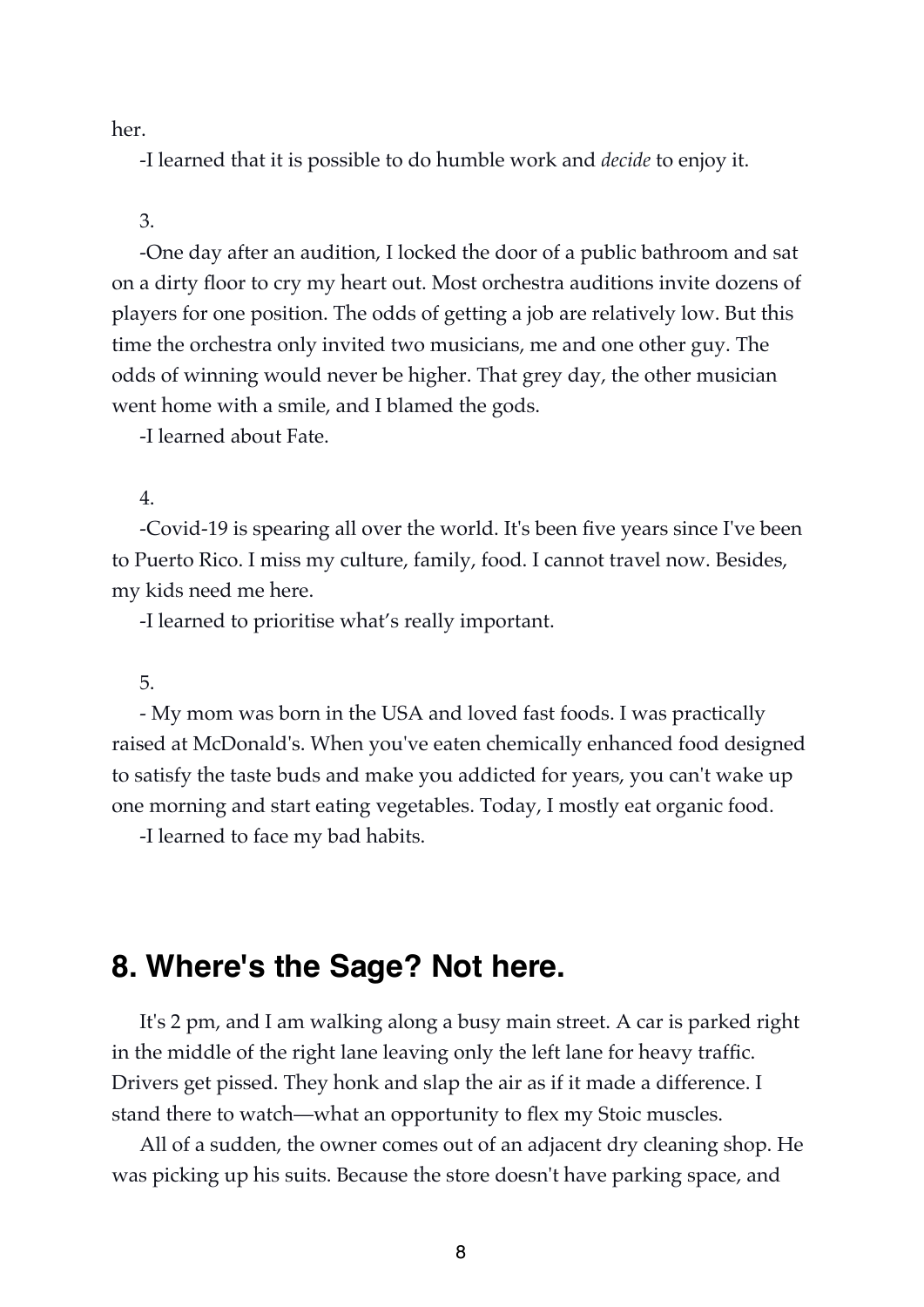the nearest parking garage is far away, the middle-aged man decided to park his car right in front of the store and block hundreds of cars that use the avenue.

The man assented to the impression that "it is best to park in the middle of the street," probably because he doesn't pay for parking nor needs to walk a long distance. Passing the inconvenience onto others was preferable.

As the man returned to his car, other drivers honked madly. "I'm allowed to park here!" the man yelled. More honking. "What!? I'm not doing anything wrong!" Even more honking.

Instead of getting in his car and drive away, the man kept defending his decision. He didn't doubt his actions and felt a victim of the "backfire effect," which happens when one rejects the evidence [against one's beliefs] to believe even more decisive in one's irrational cause.

A tragic event in the man's life would have, perhaps, validated his actions. However, it's unlikely that disasters necessitate picking up clean suits. They demand a high level of cognitive activity, which the man (by holding his position) was not ensuing.

What's more likely is that the man was following an impulse, a presentation he has assented to so often that his soul no longer reviews it. As soon as the presentation hits the *hegemonikon*, it "knows" what to do, or rather, it does what it has irrationally done multiple times. The man is unaware of this and lets it happen, almost by instinct. In his mind, he is an individual, and whatever is good for *his* self is better than what is good for the whole. He doesn't understand that he is part of the whole, that everything he does for the whole he also does for himself.

Am I better than him because I am training as a Stoic philosopher? "Damn right, I am!" suggests my first impulse. But no, my rational faculty says I am *not* better than this man. I screw up my *prosochē,* perhaps as much as he does. And *if* I am a better person, officially declaring it (and believing it) will annihilate any humbleness I may possess. Things can snowball pretty quickly from there, and I can end up in false-impression territory. Marcus' stayed humbled, and he was an emperor. I shall bring his words with me in case I encounter another man parked in the middle of the street: *"Men exist for the sake of one another. Either teach them or put up with them."--Meditations, 8.59*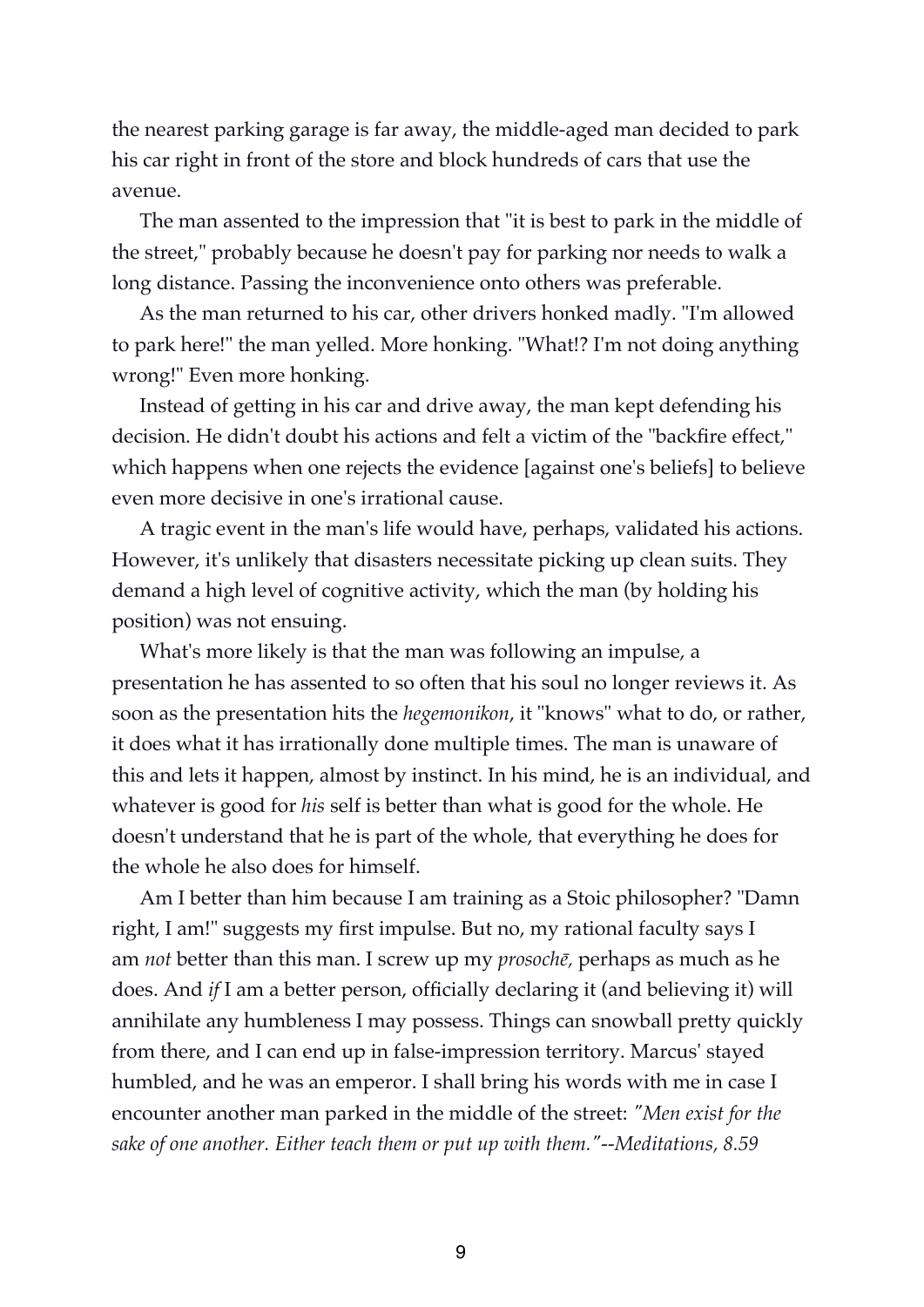# **9. How to Enter the Abstract World**

The Muses never showed up. I waited for a year. My violin teacher insisted I kept trying. He said that until I found depth in the abstract world, I could not learn a new piece of music. He made it sound as if one could turn a doorknob and get access to it. It wasn't like that. I had questions. What's the entrance like? Do I need a key?

I understood nothing of the abstract world. Nonetheless, I tried to enter it every day. Luckily, after one unsuccessful year, my teacher decided I'd done enough. Although I hadn't made contact, I was allowed to start learning a new piece of music. I've passed my initiation. The uncertain work in the practice room, those deliberate repetitions, and my attitude toward the situation ultimately nursed my growth. I was a better violinist— that was my objective all along.

I share my story with students who naively believe playing the violin is a hobby. *It can be*, I tell them, but building skill is difficult and requires commitment. To enjoy violin playing, one must "be able" to play it, which demands that you *show up regularly* to practice. You cannot repeat a passage strategically without *showing up* to repeat a passage strategically. I showed up for a year because I wanted to become a professional violinist at any cost. I knew "why" I was showing up, which was all the motivation I needed. That's what I try to teach my students these days. Finally, to access the abstract world, the last thing one needs, in my opinion, is *time.*

One lucky day, you'll enter the abstract world where deep insight is gained, and answers about art and skill are unveiled. But to get there, you'll need momentum, high-quality repetitions, and time (patience). At least that's how I later met my first Muse. Moreover, I look forward to learning more about how the abstract world relates to Stoicism and the art of living well. After all, philosophy as a way of life is a skill.

This hypomnemata was inspired by the following quotes:

*<sup>&</sup>quot;Knowledge for the Stoics is thus not so easy to come by, but cognition is something that anyone can achieve. I can, for instance, assent to a whole host of adequate impressions relating to the movement and position of the sun and the moon, and the planets in the night sky. Each of these will be a cognition. But bringing all of these cognitions together into a systematic*